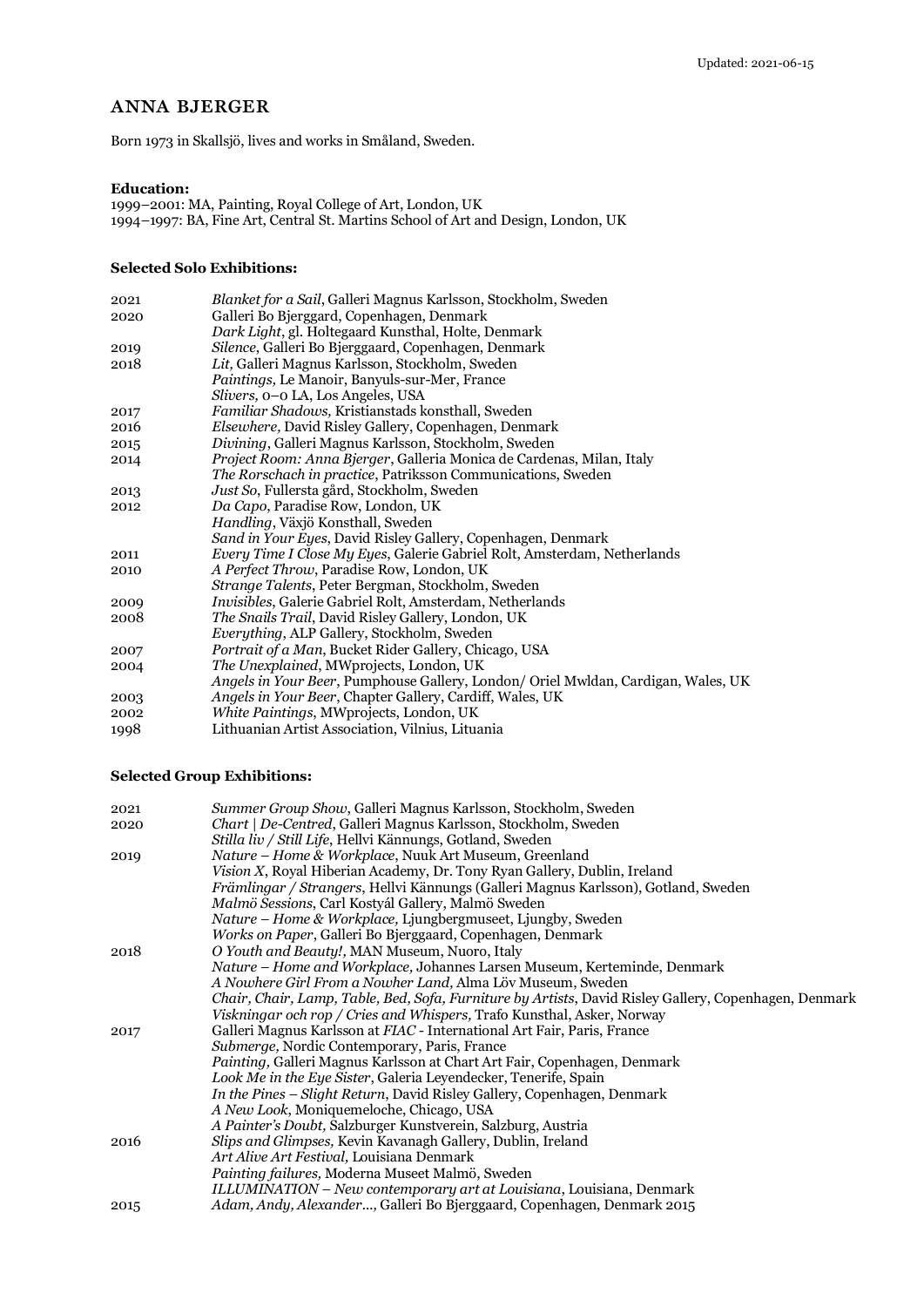|      | c/o Hotel le Manoir, Galleri Magnus Karlsson, Banyuls-sur-Mer, France                                  |
|------|--------------------------------------------------------------------------------------------------------|
|      | Chart Art Fair, Galleri Magnus Karlsson, Copenhagen, Denmark                                           |
|      | Chart Art Fair, David Risley Gallery, Copenhagen, Denmark                                              |
|      | I V Paint II, Angell Gallery, Toronto, Canada                                                          |
|      | Absence (Looking for Hammershøi), David Risley Gallery, Copenhagen, Denmark                            |
|      | Frieze Art Fair, Galleri Magnus Karlsson, New York                                                     |
|      | Market Art Fair, David Risley Gallery, Stockholm, Sweden                                               |
| 2014 | Chart Art Fair, David Risley Gallery, Copenhagen, Denmark                                              |
|      | VOLTA10, David Risley Gallery, Basel, Switzerland                                                      |
| 2013 | 6 unrelated soloshows, Copenhagen, Denmark                                                             |
| 2012 | Kevin Kavanagh Gallery, Ireland                                                                        |
|      | Up the Walls, The Model, Sligo, Ireland                                                                |
|      | Pigment, Peter Bergman, Stockholm, Sweden                                                              |
| 2012 | Anna Bjerger og Søren Martinsen, Galerie MøllerWitt, Aarhus, Denmark                                   |
| 2011 | Dublin Contemporary, Ireland                                                                           |
|      | Vad vi Är, Museo de la Ciudad de Querétaro, Mexico                                                     |
|      | Sometimes I wish I could just disappear, David Risley Gallery, Copenhagen, Denmark                     |
| 2010 | Jenny Källman & Anna Bjerger, David Risley Gallery, Copenhagen, Denmark                                |
|      | Around the Corner, Fullersta Gård, curator Magnus Karlsson, Sweden                                     |
| 2009 | Women To Watch. The Figure Re-Refigured, Christies King St., London, UK                                |
|      | Instantanés, SI/ Centre Culturel Suédois, Paris, France                                                |
|      | Remain in Light, W139, Amsterdam, Netherlands                                                          |
|      | In the Pines, David Risley Gallery, Copenhagen, Denmark                                                |
|      | Academia, La Chapelle de l'Ecole des Beaux-Arts, Paris, France                                         |
| 2008 | A Loaf of Bread, Hudson Franklin, New York, US                                                         |
|      | Livingroom Paintings, Bucket Rider Gallery, Chicago, US                                                |
|      |                                                                                                        |
| 2007 | Inaugural Group Show, Bucket Rider Gallery, Chicago, US<br>Citadel 1, David Risley Gallery, London, UK |
|      |                                                                                                        |
| 2006 | Pictures of You, ALP Gallery, Stockholm, Sweden                                                        |
| 2005 | Acid drops and Sugar Candy, Transition Gallery, London, UK                                             |
| 2004 | Twenty-four by Thirty, Keith Talent Gallery, London, UK                                                |
| 2003 | Selected Paintings, MWprojects, London, UK                                                             |
|      | The Rocca Pistola Collection, The New Inn Yard, London, UK                                             |
|      | Draw to be Alive, Hales Gallery, London, UK                                                            |
| 2002 | Immediate Gesture, Lombard-Freid Fine Arts, New York, US                                               |
|      | Love (curated by David Risley) 14 Wharf Rd, London, UK                                                 |
|      | Inagural exhibition, Neon, London, UK                                                                  |
|      | Giardino, Museo d'Arte Contempotaneo, Sassoulo, Italy                                                  |
|      | Gallerie RM Art, Essen, Germany                                                                        |
| 2001 | Zwemmer Gallery, Trinity College, London, UK                                                           |
| 2000 | Lost in Space, Farg Fabriken, Stockholm, Sweden                                                        |
|      | Ouvre d'etre, Temple Gallery, Rome, Italy                                                              |
| 2000 | Palace, Lock Up Gallery, London, UK                                                                    |
| 2000 | Homage to the Budokan, Foyles Gallery, London, UK                                                      |
| 1999 | Guest Artist at the British School, Rome, Italy                                                        |
|      | ALDRIDGE BJERGER JOFFE, Equilibri Pecari, Rome, Italy                                                  |

#### **Awards & Grants:**

| 2013 | Konstnärsnämnden arbetsstipendium, Sweden                                          |
|------|------------------------------------------------------------------------------------|
| 2010 | VinUnics Konst pris, Sweden                                                        |
| 2000 | Sleipner, N.i.f.c.a. Travel Association N.i.f.c.a., Residency, Villnius, Lithuania |

#### **Public and Private Collections:**

Moderna Museet, Sweden Lousiana Museum of Modern Art, Denmark The AkzoNobel Art Foundation, Netherlands Collectie G+W Sittard, Netherlands Stedelijk Museum, Netherlands Cobra to Contemporary Collection, Hugo and Carla Brown Zabludowicz Collection, United Kingdom Axel Vervoordt Collection, Belgium The Ekard Collection Vinunic, Stockholm Sveriges Radio, Sweden Gävle Kommun, Sweden Växjö Kommun, Sweden Christian Larsen Collection, Sweden Leif Djurhuus Collection, Denmark